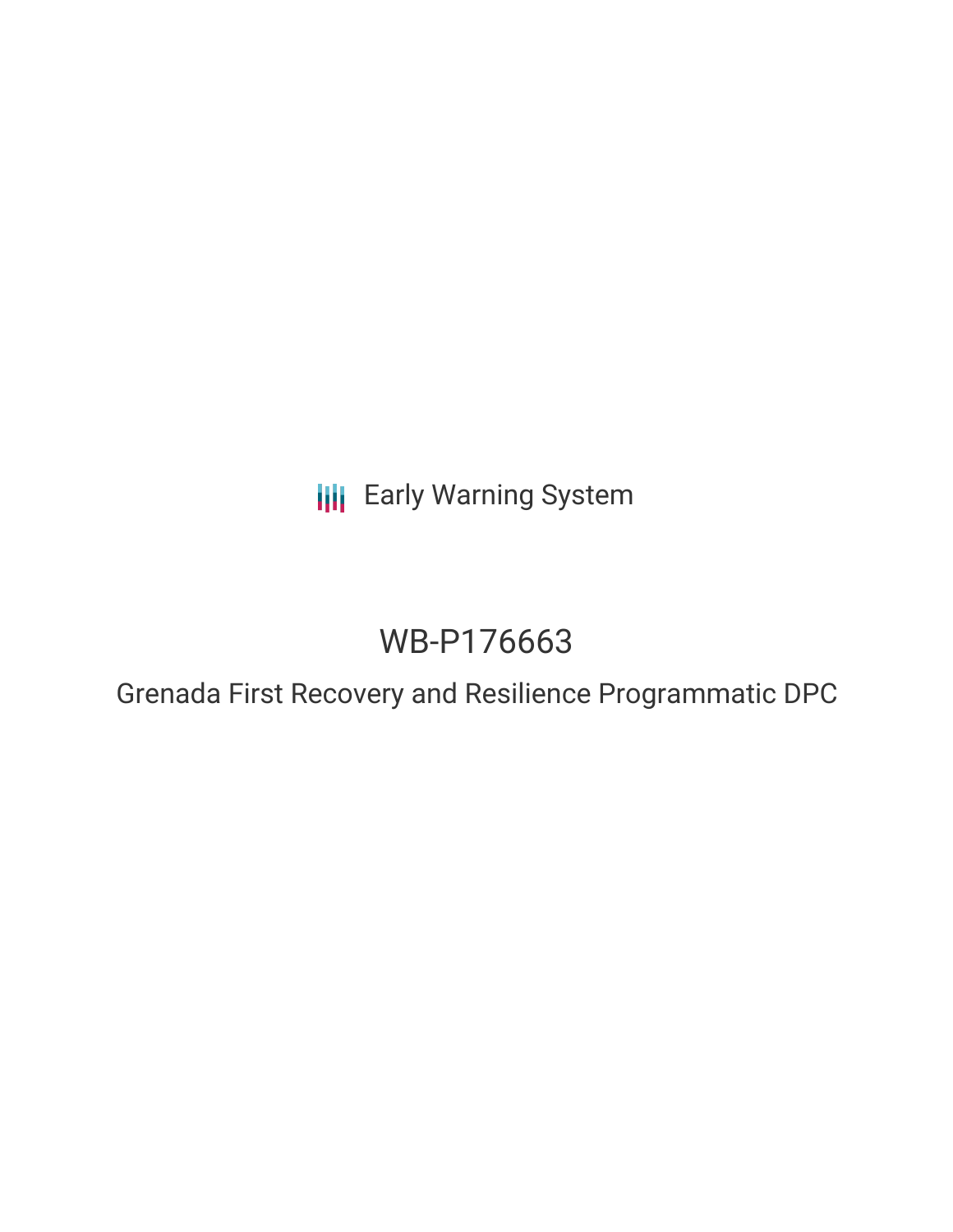

#### **Quick Facts**

| <b>Countries</b>               | Grenada                                                         |
|--------------------------------|-----------------------------------------------------------------|
| <b>Financial Institutions</b>  | World Bank (WB)                                                 |
| <b>Status</b>                  | Proposed                                                        |
| <b>Bank Risk Rating</b>        | U                                                               |
| <b>Borrower</b>                | Government of Grenada                                           |
| <b>Sectors</b>                 | Climate and Environment, Industry and Trade, Law and Government |
| <b>Investment Type(s)</b>      | Loan                                                            |
| <b>Investment Amount (USD)</b> | \$25.00 million                                                 |
| <b>Project Cost (USD)</b>      | \$25.00 million                                                 |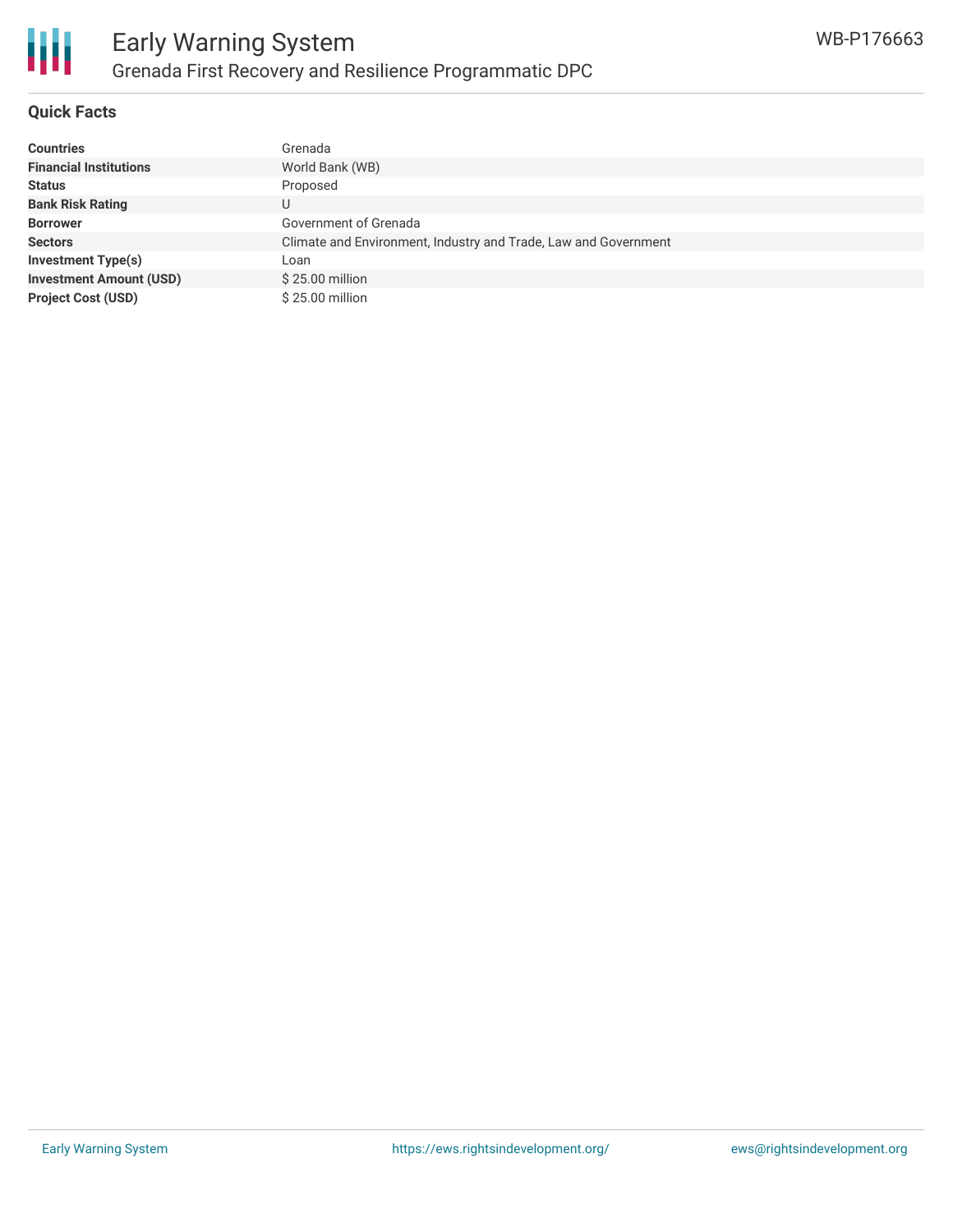

#### **Project Description**

The development objective is to support a sustainable and equitable recovery from the COVID-19 pandemic toward a green and resilient economy. The operation has three pillars, including (i) Enable an equitable recovery toward multi-sectoral resilience against future shocks; (ii) Promote a greener and sustainable development; (iii) Enhance accountability and transparency in the public sector.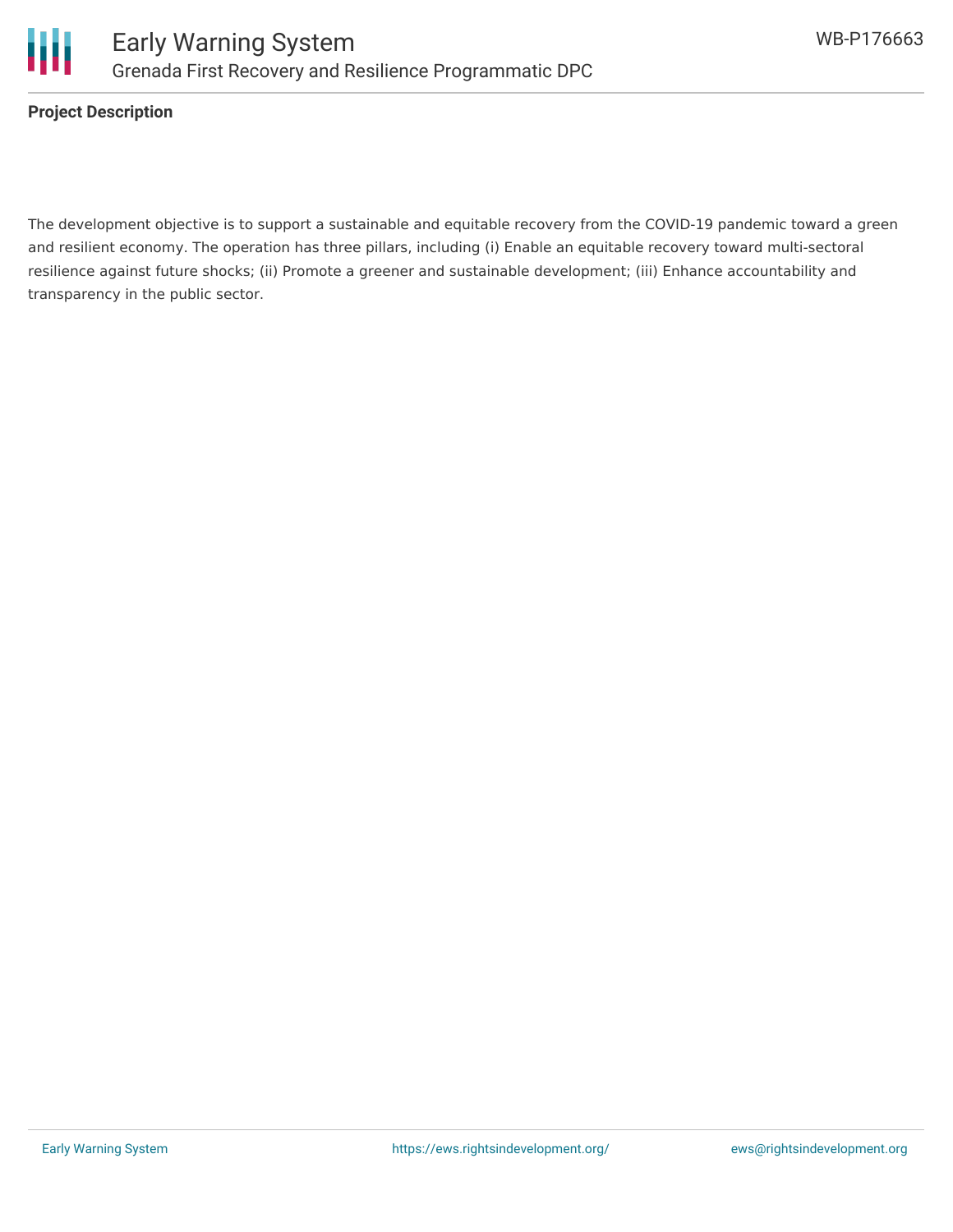

# Early Warning System Grenada First Recovery and Resilience Programmatic DPC

## **Investment Description**

World Bank (WB)